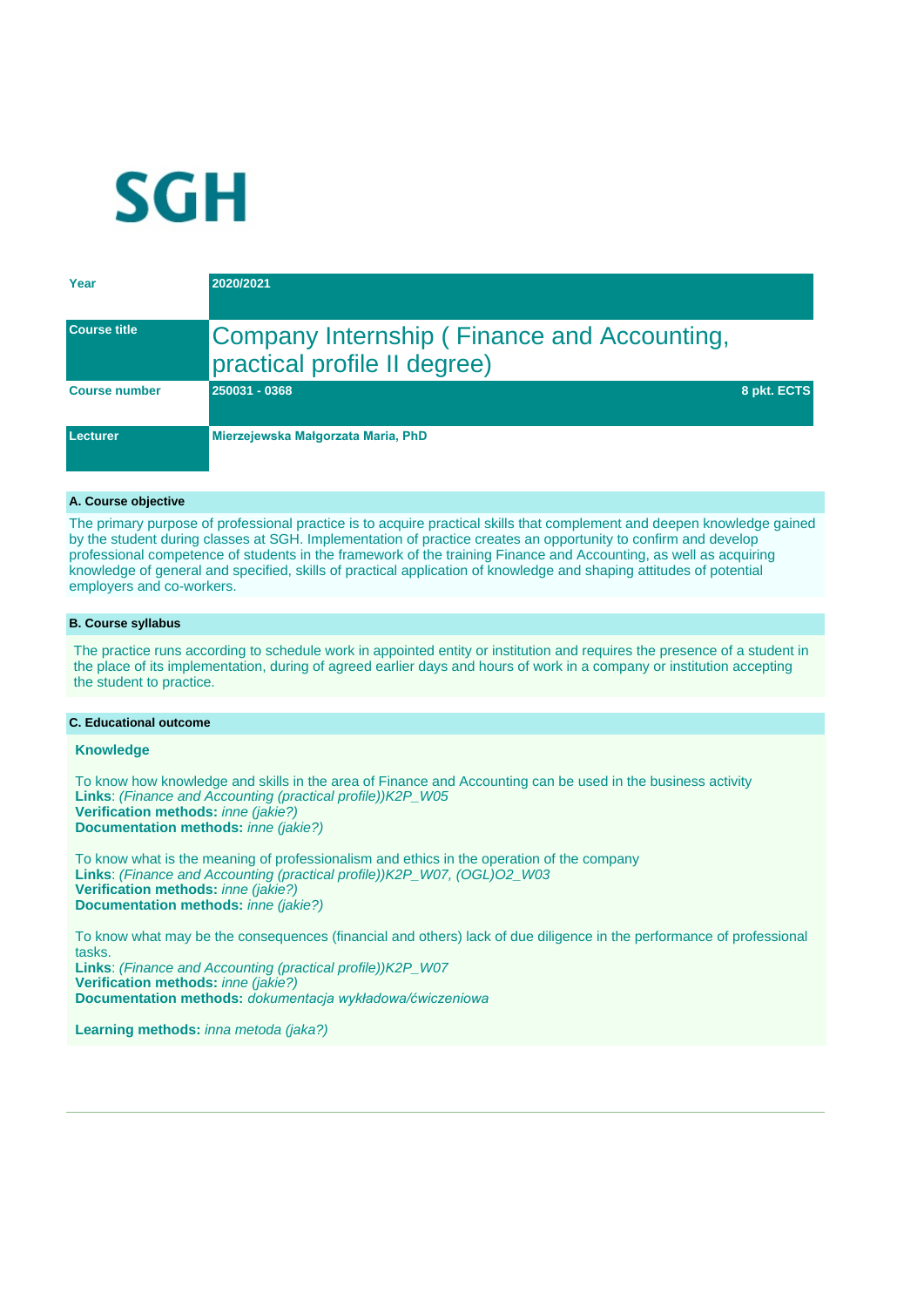## **Skills**

Improves the ability of work time planning, effective communication in cooperation with a team of employees **Links**: (Finance and Accounting (practical profile))K2P\_U08 **Verification methods:** inne (jakie?) **Documentation methods:** inne (jakie?)

Shapes observation and the ability of independent and critical thinking **Links**: (Finance and Accounting (practical profile))K2P\_U04 **Verification methods:** inne (jakie?) **Documentation methods:** inne (jakie?)

Learns the profession and the scope of the duties **Links**: (Finance and Accounting (practical profile))K2P\_U07 **Verification methods:** inne (jakie?) **Documentation methods:** inne (jakie?)

Learning methods: *inna metoda (jaka?)* 

#### **Social competencies**

student meets the expectations of employers with respect to future employees in terms of attitudes, including ethical attitudes and compares them with its own characteristics and capabilities **Links**: (Finance and Accounting (practical profile))K2P\_K02 **Verification methods:** inne (jakie?) **Documentation methods:** inne (jakie?)

student establish professional contacts, enabling them to use when searching for a job or entity seeking to research carried out in the framework of the work carried out during the study program, Finance and Accounting, and - ultimately - in the preparation of the master thesis.

**Links**: (Finance and Accounting (practical profile))K2P\_K04, (Finance and Accounting (practical profile))K2P\_K05 **Verification methods:** inne (jakie?) **Documentation methods:** inne (jakie?)

**Learning methods:** inna metoda (jaka?)

| D. Semester time table |                                                                                                                                                                          |
|------------------------|--------------------------------------------------------------------------------------------------------------------------------------------------------------------------|
|                        | Practical use of knowledge and skills acquired during the study                                                                                                          |
| 2                      | Complement the theoretical and practical knowledge in the field of organizational and technical<br>solutions using the knowledge from the area of finance and accounting |
|                        | 3 Familiarize themselves with the functioning and organization of the business entity or institution                                                                     |
| 4                      | Getting to know different areas of application of information technologies in the area of finance<br>and accounting                                                      |
| 5                      | Designed for tasks and projects                                                                                                                                          |
| 6                      | To know the work environment and gain the skills to adapt in a variety of professional teams                                                                             |
|                        |                                                                                                                                                                          |

**E. Basic literature**

...

...